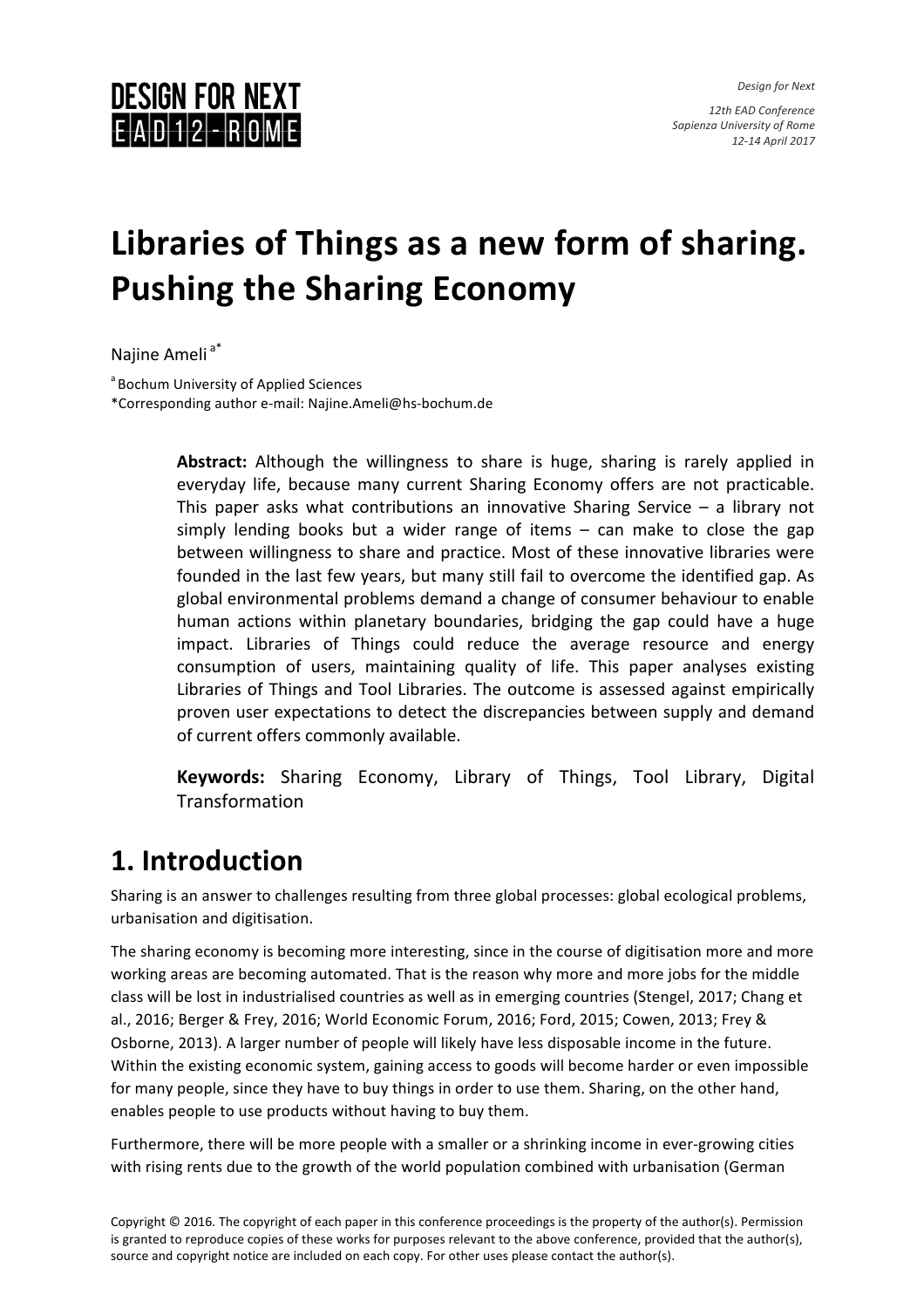Advisory Council on Global Change [WBGU], 2016). These two developments pose the social challenge of guaranteeing equal access to basic goods for every citizen. In addition, the stress on the environment should be reduced in order to secure a natural basis of existence.

Four out of the nine planetary boundaries have already been crossed, whilst some of the remaining ones are in imminent danger of being crossed (Steffen et al. 2015, WWF et al. 2016, Venter et al. 2016). The ecological challenge of the  $21<sup>st</sup>$  century is to guarantee that humankind is living within the planetary boundaries and maintains or restores the resilience of the ecosystems. In addition, the quality of life of the economically marginalised (urban) population shrinks even more due to the degradation of the global and local environment.

One way to reduce the ecological impact on societies is through sharing. Sharing has the ability to reduce energy and resource consumption (Federal Environmental Agency, 2015). For example, if ten people share one car, then the energy and resource consumption needed for producing one instead of ten cars is decreased by 90%. Furthermore, sharing facilitates access to many things, even for people with a reduced income. Sharing therefore is an important strategy to further develop the social dimension of sustainable development.

Several surveys, global ones as well as regional ones within individual countries, show that the willingness to share is high. Many people are willing to share things with others, they just don't do it in their everyday life – with the exception of cars, bikes and flats. Sharing works best in these product categories (Consumer Association 2015). The sharing of everyday goods, however, is lagging behind its potential (Sundararjan 2016).

Consequently, there is a gap between the willingness to share and the practice of sharing internationally. This gap is further perpetuated by existing sharing offers that are inconvenient for users. The effort required by the user to engage in the lending process is too high since it does not fit seamlessly into everyday life. Furthermore, most sharing offers are organized online and demand an additional level of trust to participate.

In this study a new sharing service is presented  $-$  a Library of Things, which is a product service system [PSS] (UNEP 2002; Ceschin 2014). This offer should have the potential to close the gap described above, because it avoids many disadvantages of existing sharing offers, and it therefore represents a solution for a systemic problem (Manzini et al., 2001; Manzini &Vezzoli, 2003).



*Figure 1: Library of Things: Simplified Mode of Servicel (own picture)*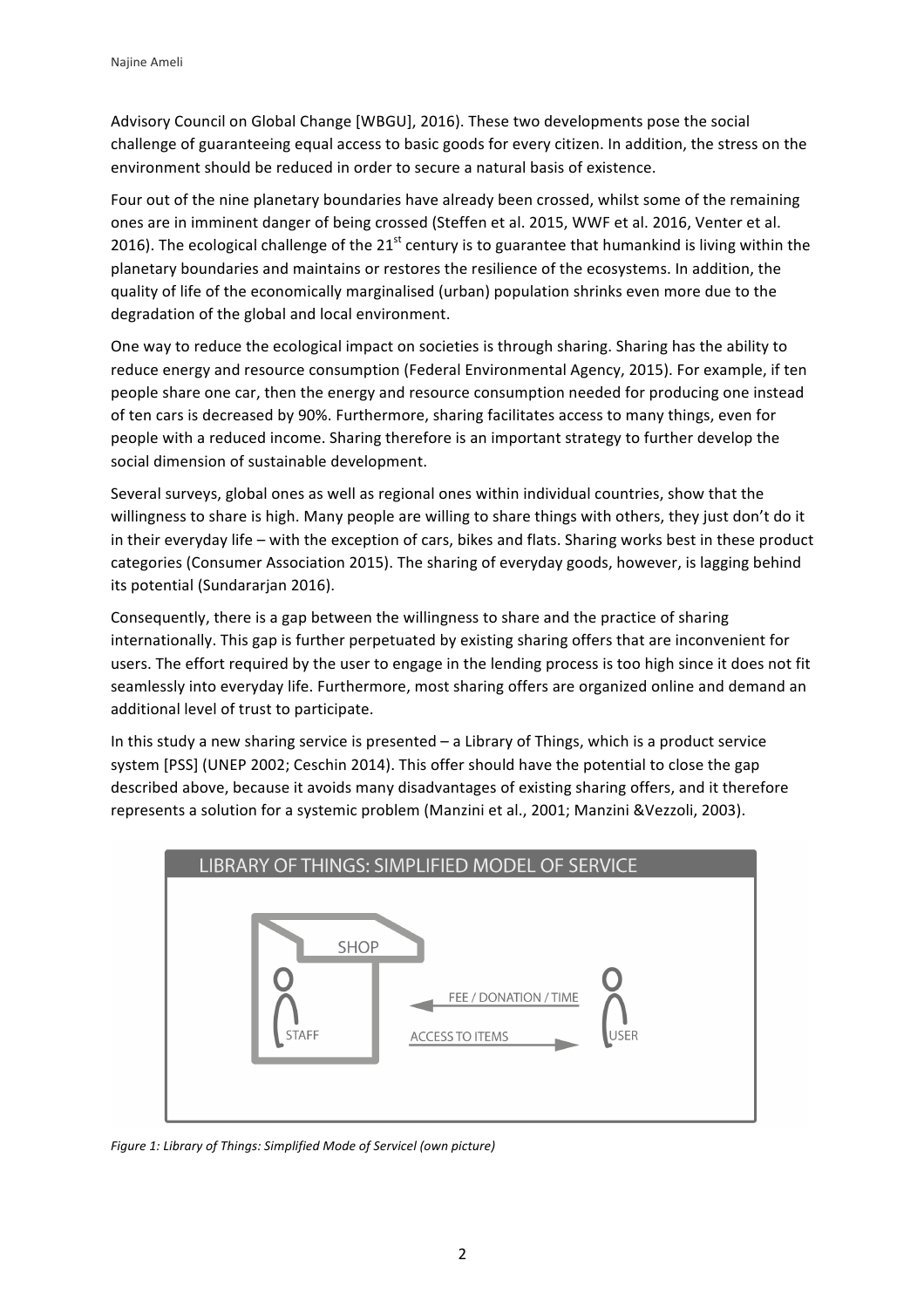In addition to the Libraries of Things, Tool Libraries, a tool based offer, are examined here. These are already in more common use across North America and starting in other countries. For the purpose of this paper, Library of Things referes to both types of lending libraries.

## **2. State of the Art**

#### 2.1 Willingness to Share

Several surveys have been carried out with respect to the sharing economy and the willingness to accept its offers. These are indicative of the fact that the willingness to share things instead of owning them is high across many nations.

According to a survey conducted by Nielsen (30.000 participants in 60 countries worldwide), 68% of the respondents "are willing to share or rent their personal assets for financial gain. Nearly two thirds of global respondents (66%) are likely to utilise the products and services from others in a 'share community'. Electronics, lessons/services and power tools are favoured items for sharing." (Nielsen, 2014, p.2)

German users also show a great willingness to share as is shown by another survey (1009 respondents, age 18 and older): approximately two thirds could imagine to make use of sharing offers (Consumer Association, 2015). This number is in line with the outcome of the survey made by Nielsen. One third and up to half of the respondents, depending on their age, could even imagine to using sharing offers in order to reduce their own property (representative study of the Federal Ministry of Education and Research Germany [BMBF], 2016).

### 2.2 Practice of Sharing

At the same time other surveys reveal that there is a positive image of sharing as well as the willingness to share instead of owning, but that it's rarely put into practice: a third survey ordered by ING-DiBa (2015) in 13 different European countries (12.800 respondents, approximately 1000 in each country) showed that on average 35% of the respondents could imagine borrowing things. Within the last 12 months only 4% actually did it. In Germany, 63% of the respondents said that sharing offers are not attractive for the majority of the population (BMBF 2016).

If the willingness to share is high, but only comparatively few items are actually shared, we can deduce that the existing online sharing offers, under consideration here, are demanding too high an effort from potential users, e.g. they are too time-consuming or require too much organisational effort, and thus are not suitable for everyday life. In Germany only 14% of the respondents are interested in sharing and exchange platforms, and only 9% use them (Consumer Research Association [GfK], 2015). It is hard for the platforms to canvass for users, although a huge number of people are willing to share and lend or borrow things. A large portion of the sharing offers currently are online platforms. This strategy has a number of significant drawbacks that limit the leverage to share to join into sharing practice. That leads to the question of why these sharing offers are hardly ever accepted. Many platforms work in the following way: users list things that other users could borrow from them. For the actual exchange the users have to arrange a time and place, which isn't always easy. The travel distances for the participants might become too long. According to Pelz (2012), a critical mass of items is essential to guarantee a functioning system of mutual exchange of things. But there are even more reasons: the German sharing app "Why-own-it" which allowed you to connect with your friends via e.g. Facebook in order to share things from each other failed because people wanted to borrow things from others, but nobody wanted to lend their own things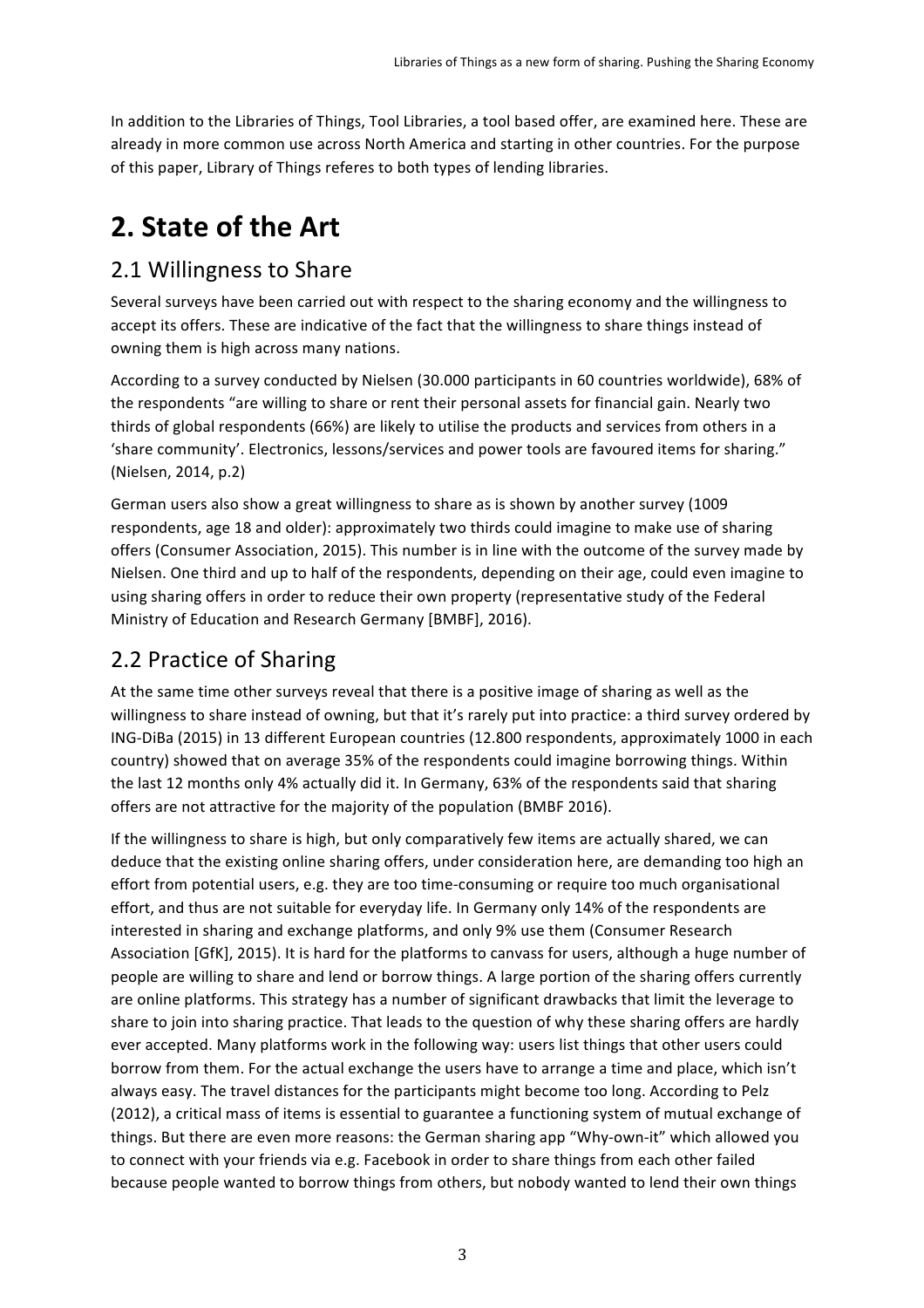to others. Since the offer also depended on the numbers of friends participating, some users didn't have any range of products to choose from. A gap between supply and demand was revealed (Glöckler, 2015). Studies confirmed this experience and showed that in Germany only 30% of respondents could imagine lending their own things to others (BMBF, 2016). One reason for the discrepancy is the missing trust between strangers using a sharing offer. Another barrier is the missing answer to the question of who's in charge in case of damage or loss of the borrowed items. A study of the European Commission (2016) about the disadvantages of the sharing economy showed, that the missing liability in case of problems is a main barrier for 46% of respondents. In Germany 62% of respondents prefer a company or organization instead of a private person for sharing processes (Consumer Association, 2015).

#### 2.3 Library of Things as a Possible Solution

A Library of Things could solve these shortcomings, since the concept of the library has been working since antiquity and is culturally proven and settled. The sharing economy could expand with the support of the concept of a library and could help decrease the culture of owning things. In order to do that Libraries of Things have to meet several goals: they have to have user friendly opening hours, and they must provide a large range of things for a huge number of users. The ideal Library of Things offers needed items 24/7 to reduce the user's effort as much as possible. The Library of Things functions as person in charge and guarantor as well as facilitator for the sharing process of the possibly privately donated items and it has to be located in a central place, in order to reduce the transaction efforts for all parties involved as much as possible.

When designing an optimal Library of Things the focus lies on the design of the access to the items, in order to create a user experience that is as easy and convenient as possible. Service Design can be a massive help in this process. Essentially, Service Design deals with the question of designing a positive user experience between company and user, being the two actors involved in the sharing process.

Looking at offers within the Sharing Economy, Service Design processes do have to consider more actors involved in the process of service delivery. It is no longer the company itself that is responsible for the process of service delivery. Especially in peer-to-peer offerings there are many different actors involved. An organization involved in this process has the role of a facilitator rather than a service provider. Service Design agencies claim that the service is provided by networks (Radka, de Jon & Margolis, 2012). Regarding the Library of Things this means that the Library of Things helps in the dialogue of sharing. The products may be donated by users or bought by the Library of Things, volunteers care for the maintenance of the products and lend them out to users. During this process safety checks of the items can be done and questions can be answered with the relevant people on site. Thus, different actors in different functions are part of the process, guided as smoothly as possible by the institution "Library of Things". In this way a good service delivery can be guaranteed.

The focus of Service Design is no longer is on designing a Service Journey in form of a positive user experience, but rests instead on the design of a positive network experience, and of the interaction of all actors involved in the network who deliver the service (Radka et al., 2012).

Up until now, it is not known whether the tools and methodology of Service Design and PSS Design have been applied in optimising Libraries of Things.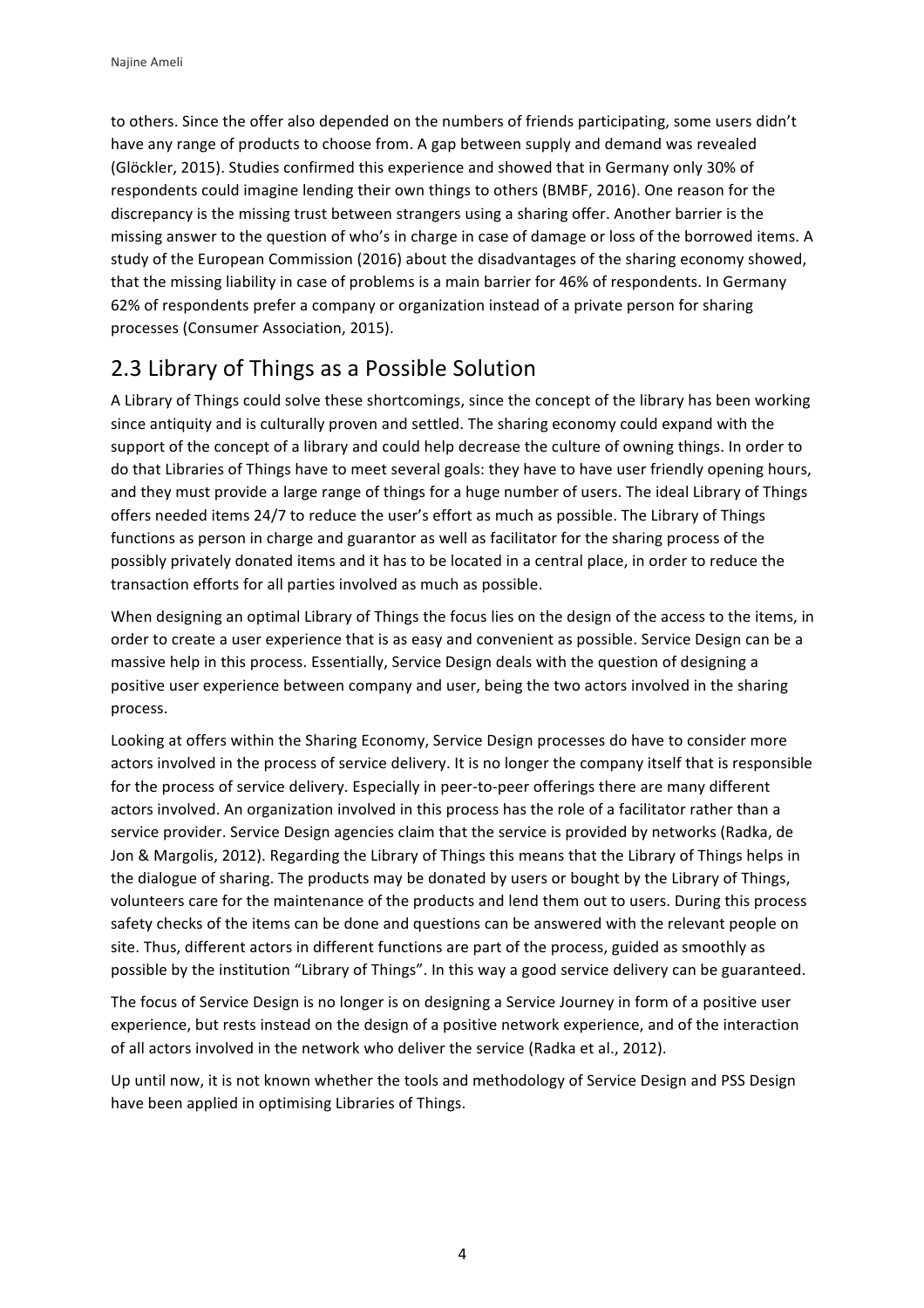## **3. Research Questions**

A gap between the willingness to share and the practice of sharing was detected and empirically proven with the help of surveys. The question that arises is whether the gap can be overcome, and if so, how? The subsequent research question asks, what the contribution of Service Design in this process might be.

The leading question of this paper is whether and how the Library of Things can contribute to close the gap detected. To answer this main question, the following secondary questions will be assessed:

- What do users expect of a Library of Things and under which circumstances are they willing to use it?
- Which areas of improvement do existing Libraries of Things identify looking at their service offer?
- What should a Library of Things be like, to be as user-friendly and trustworthy as possible?

## **4. Methodology, Limitation and Scope**

To answer the research questions, (a) a full survey of all relevant Libraries of Things was conducted and (b) potential users were polled.

(a) First of all, desk research (websites, studies, reports) helped to locate all currently existing Libraries of Things. Most of the 58 initiatives considered in this study were listed on www.localtools.org.

As a second step, a questionnaire was sent to these initiatives. Those initiatives, which answered but were not able to fill out the questionnaire (because they were moving, currently closed or still too new) are excluded. So far 38% filled out the questionnaire. More data will be added as the research project continues. In order to gain more individual insight, semi structured in-depth interviews are conducted but not evaluated yet. As the research continues, visits in selected initiatives are planned to get in touch with the users themselves. A survey is planned as well as interviews and/or workshops on site.

(b) At the same time citizens in Germany were asked in an online survey if and under what conditions they would use the service of a Library of Things. Many of the results mirror the results of the studies presented above or cited earlier.

The results of this survey helped to identify deficits in the service of Sharing Economy offers in general and of Libraries of Things in particular. In the ongoing process, a user survey is planned as mentioned above.

## **5. Research Outcomes**

#### 5.1 Provider

Using desk research all information available online was gathered and the Libraries of Things were made more easily comparable. All actors involved and their respective role in the delivery of the service were identified. Differences between the offers were detected concerning size, structure and formalities. Most initiatives were founded after the change of the millennium. Many started as a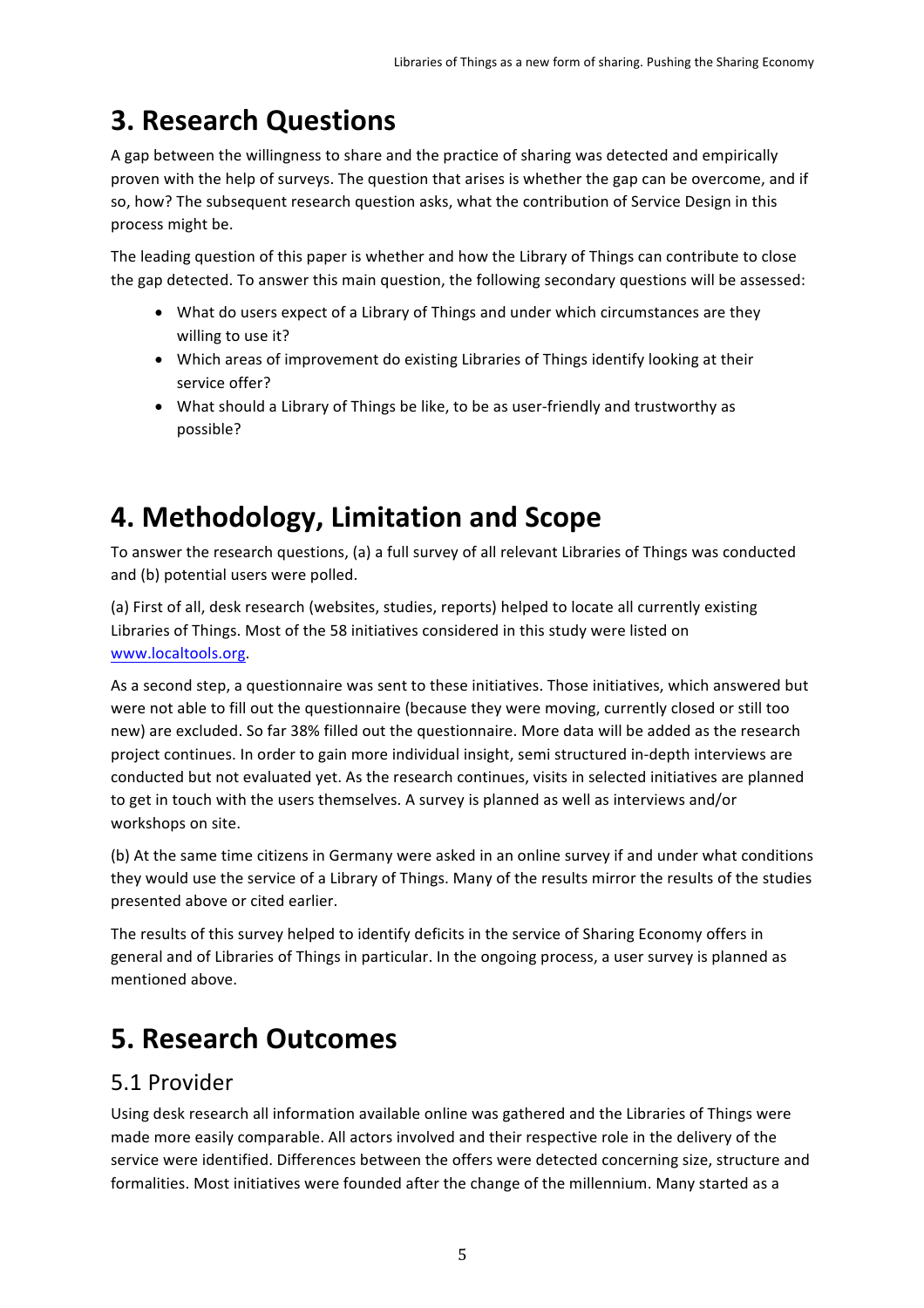bottom-up movement with little or no budget and are based on volunteer commitment. Only a few have been developed in the form in which they exist now. Most of them are the result of constant development. Professional planning or even a business plan was not necessarily part of the process.

In order to close the gap between user willingness to share and their actual participation, the offer of a Library of Things has to be adoptable as easily as possible into existing patterns of action. Furthermore, the supply has to meet demand.

The focus lies on the design of access to the items and the items themselves. A Library of Things is a PSS that consists of the following components: (1) the products, (2) the service, to make the products accessible and to manage them during and after the usage phase, (3) the network of actors that is responsible for delivering the service to the user and (4) the infrastructure, within which the service has to operate. At this point of research, the products are not part of the design challenge, since they already exist and are supposed to be used more efficiently (mostly donated by people).



Figure 1. Library of Things: General Stakeholder System Map (own picture)

Research showed the following: ease of implementation and the attractiveness of the offer depend on several factors: a)spatial accessibility, b) opening hours, c) costs for the user. The choice of a) location was rarely on purpose, thus many initiatives are not easily accessible. In North America some Libraries of Things are connected to public libraries or other already established public institutions. The b) opening hours depend on personal availability of the volunteers and is limited in time mainly to 2-3 days a week for a few hours. The need of new volunteers to guarantee these opening hours is communicated on many websites. The costs for the user c) depends on additional support for the Libraries of Things. Many have set up a crowdfunding campaign some time during their founding process, have applied for support programs or have tried to raise money elsewhere to be able to pay the bills and to be more independent of user fees. As a form of organisation most initiatives have chosen to be a non-profit (dependent on the different countries' rules) or an association.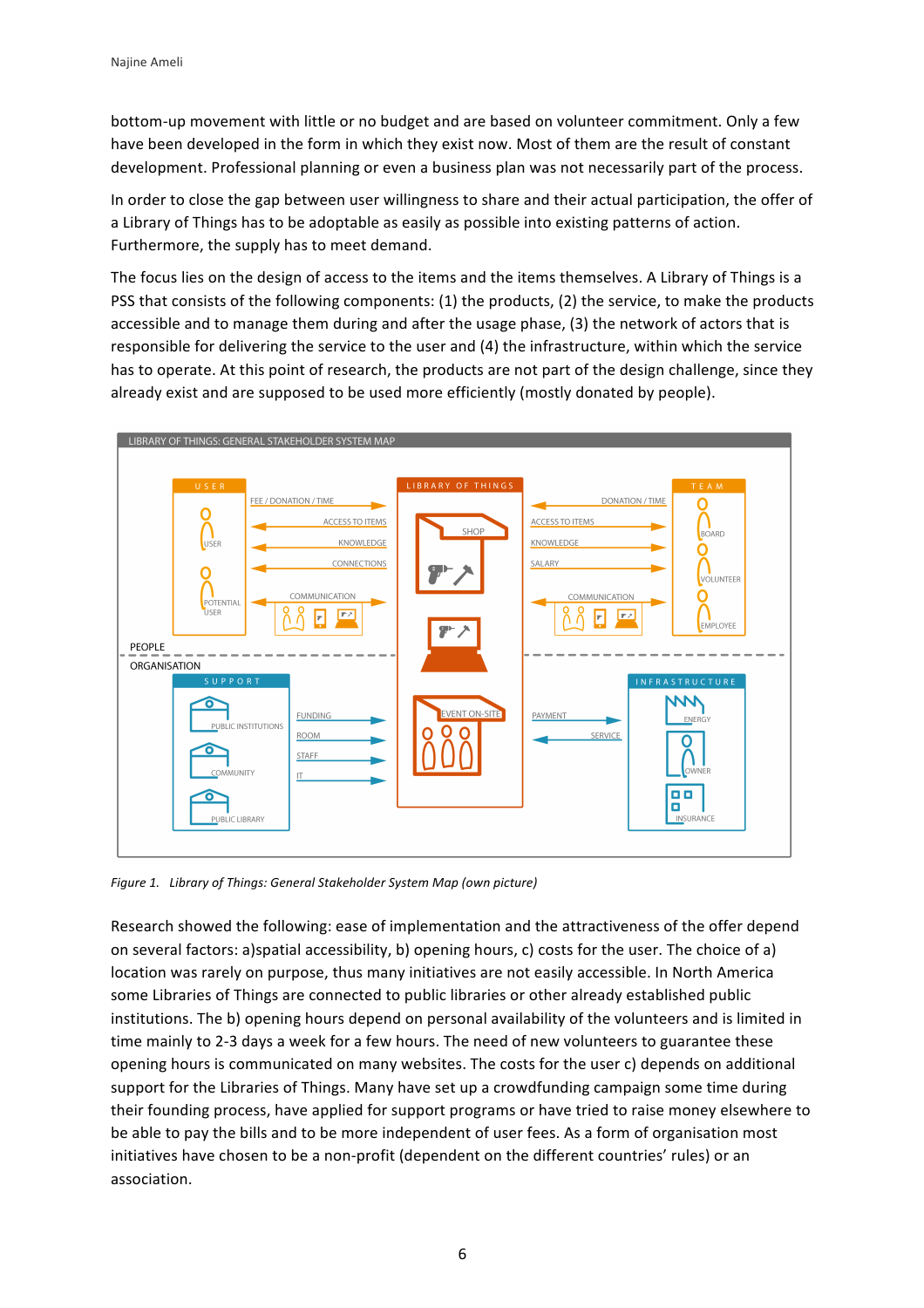The questionnaire delivered an estimation of user expectations and attitudes. The following questions were asked:

- 1. "What do users like most about your Library of Things?"
- 2. "Do users ask for improvements of your offer? If so, what are these?"
- 3. "What's your opinion: Which measures are likely to attract more users?"
- 4. "Would you have done something differently in the past, if you had had today's experiences? If so, what would that be and why?"

The open questions triggered individual and case specific answers and, as intended, some unexpected insights were gathered.

The main reasons for users to take part seems to be a) the offer of a cost saving alternative to buying and storing items, b) the big range of products gathered together in one location combined with c) counselling and advice as well as workshops. Additionally the d) social aspects of sharing were mentioned. Ecological aspects seem to be rather unimportant for the user, which is why the initiatives do not communicate it strongly on their websites.

When asked for improvements demanded by the users, the providers mainly listed a) better supply of products (wider range, longer opening hours and longer time limits for lending) and b) (more) workshops for training in the usage of the products as well as the opportunity to use the products on site to work on projects. The workshops are mainly demanded by users who borrow tools, but as Libraries of Things also have tools listed in their inventory, workshops are demanded here as well.

To increase the number of participants, most providers claimed they would try to improve their public relations, which mainly does not work due to the lack of money and/or time. In order to make existing users as pleased as possible with high quality items and optimal service delivery is another strategy. Thus, the users themselves acquire new users for free through word of mouth.

When asked for the biggest mistakes so far, the replies revealed a) the importance of the choice of the location and it's affordability for the overall success. The problem b) was not to get items but to get items of at least a certain standard of quality. Otherwise the Libraries would end up with a huge pool of items unsuitable for intensive use, which stay on the shelves. Reliance on volunteers c) leads to a high dependency on the individual willingness of commitment – which is not guaranteed indefinitely. This critical self-reflection showed how important the ease of use for the user is in order to guarantee the success of the initiative.

#### 5.2 Potential Users

An online survey with 390 respondents about the concept of Libraries of Things showed that 93.4% of the respondents would be willing to use it, after the concept was quickly introduced to them. Among the reasons of those who would not use it were hygienic concerns, security concerns, low quality of items, high effort and the unwanted dependency on other people.

Respondents stressed the importance of special accessibility, its opening hours and the importance of online access to check out the availability of items. Unnecessary journeys should be avoided. An app to manage the borrowing process was not seen as a driver to use such an offer. In order to participate in a Library of Things, 77.5% of respondents want to have the opportunity to quit at any time, a probation period was not deemed to be important. Investing more time because of the logistic effort was fine for more than half of the respondents and only 10% found it disturbing. In order to have the chance to have the item donated back into one's own possession again was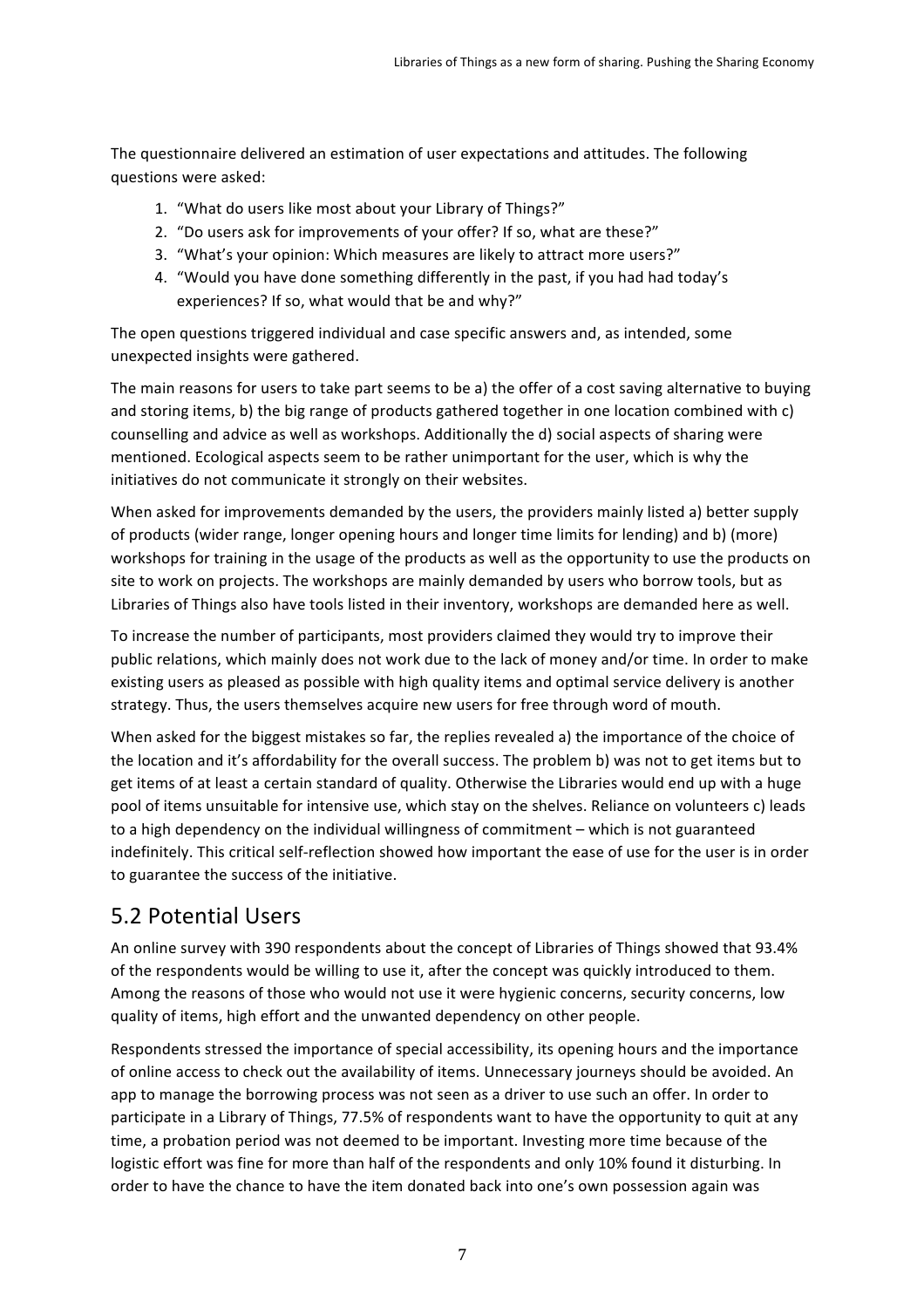important for 70% of respondents. Most of the respondents are willing to pay 20-30 $\epsilon$ /year for this service. Fewer than 10% of respondents are either willing to pay more or are asking for free access.

## **6. Conclusion**

The goal is, to boost user-friendliness to increase the overall number of users to deal with the challenges mentioned in the introduction.

#### 6.1 Sharing's Impact on Resource- and Energy Consumption

When more people are using the same things, things are used more efficiently and less people need to buy new items. Both developments lead to a reduction of the ecological impact, since products consume energy and resources over their lifespan (divided into the following phases: resource extraction/production, distribution, use and disposal). This impact mainly happens during the use or the resource extraction/production phase. Especially products with a high energy demand during the resource extraction/production phase have a huge potential for resource and energy savings.

Regarding the common example of a power drill it can be seen that 90% of all the energy used during its entire lifespan is used in the first phase. Due to the shortage of usage, only 2% are used during its use phase (WRAP, 2010). Were it used more often, the overall energy consumption would not change much, whereas buying a new one would have a great impact.

In Europe, approximately 10.000 items are located in each household (Trentmann, 2016). If 100 rarely used items are eliminated per household, the effect on the household's energy consumption can be profound. Looking at a higher level, the neighbourhood's energy consumption can be decreased tremendously. Assuming that these 100 items per households weigh 1 kg on average, then, in Germany, with 40 million households 40 million kg of resources and the energy for their extraction, processing and transport can be saved.

The empirical knowledge nevertheless points out, that these theoretical savings cannot be realised in practice, due to multiple rebound effects (the expected reductions stemming from new technologies that increase the efficiency of resource use, because of e.g. behavioural changes). These effects diminish the savings by up to 50%. But even if this number of potential rebound effects is applied for Libraries of Things, the increase of resource consumption compared to the status quo is still profound.

### 6.2 Findings

The empirical insights help to answer research questions 1 and 2. The user expectations and the circumstances for using a Library of Things contrast with the identified areas of improvement make the discrepancy between supply and demand visible:

- Users do not want to lend their personal belongings to strangers and they also do not want to completely let go of them. They do let go of things of low quality and hold on to things of high quality. At the same time they have high demands regarding the items for borrowing. Providers criticise the low quality of the items donated and even refuse donations due to low quality.
- Users ask for more access to items, with workshops to attend and social interaction. Providers cannot deliver more access and service due to a lack of money, time and volunteers.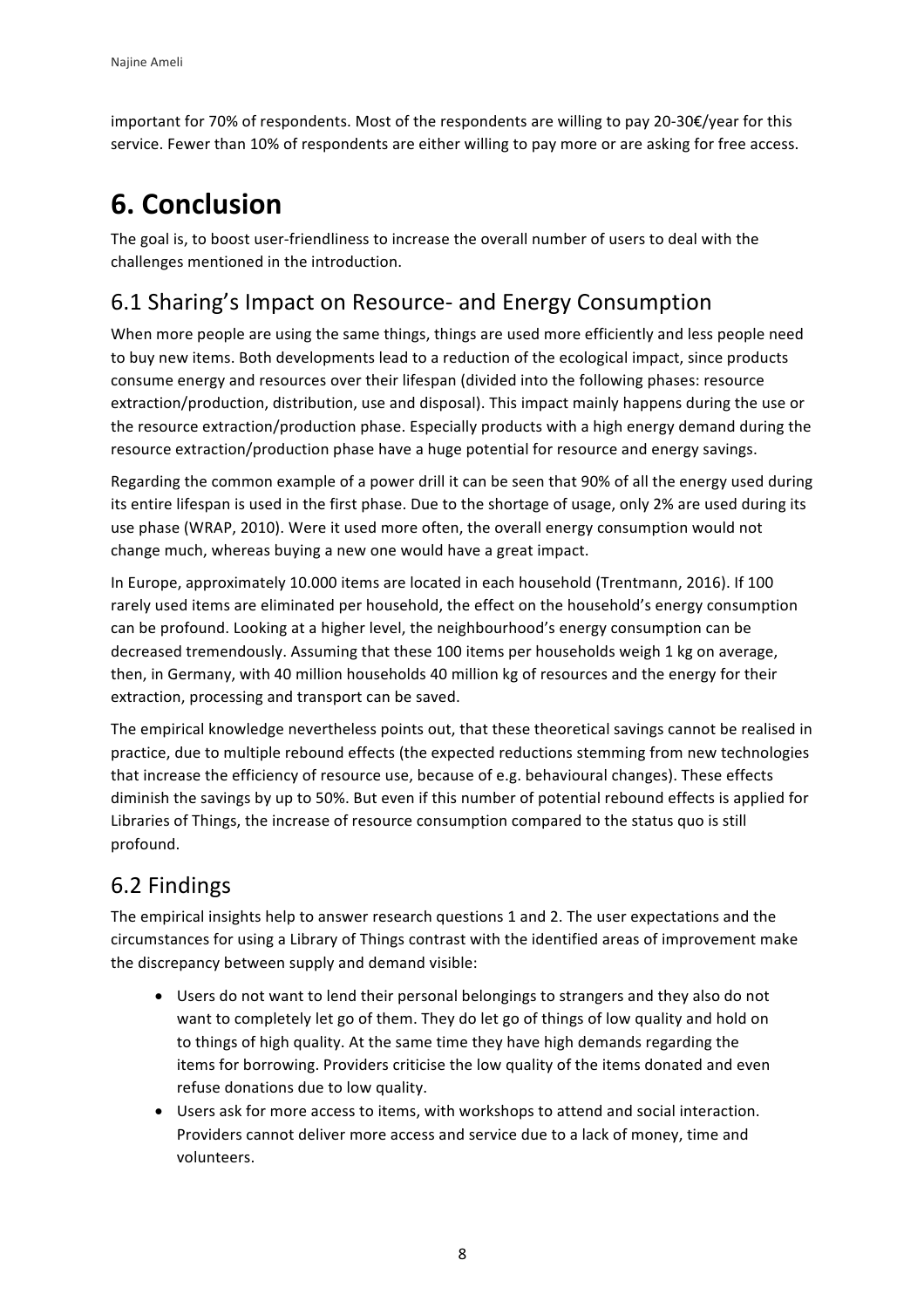- Users prefer short distances and spatial accessibility and at the same time a cheap offer. Provider cannot afford high rents if they want to keep the fees low for the users, in order to serve social aspects.
- Users want to have workshops and guidance for the use of the items and a place for social interaction with other people. Providers cannot realise that due to lacking time and facilities.

To answer question 3, dealing with user-friendliness and trustworthiness of a Library of Things, the following criteria have to be met in order to improve the entire service:

- Better access (central location, frequent opening hours)
- Wider range and higher quality of items in the pool
- Possibility to retrieve your donated item to trigger high quality donations
- An organization, as person in charge for questions regarding security and organization.

All these insights serve as the starting point to derive an answer on whether or not a Library of Things can contribute to overcome the gap between the willingness to share and the practice of sharing and if so, how this can be done.

The gap can be closed, if the uncovered barriers are overcome successfully, since an international willingness to share does exist. The Library of Things can resolve the following discrepancies between the demand of the users and the service delivered:

- People want to borrow things rather than lend their own assets to others. Within a Library of Things the process of sharing is no longer dependent on the willingness of users to donate their personal items. If the willingness to donate is low, the items can be acquired differently.
- With the help of the Library of Things, donated items can be managed in a way that allows receiving the donation back. This can result in the donation of high quality items.
- Supply and demand can be harmonised much more easily by an institution such as a Library of Things than by already existing online platforms. As a consequence the critical mass can be provided to guarantee a satisfying sharing experience for the users.

Further research needs are stated below:

- Implementation in different locations
- Development of solutions for criteria mentioned above
- Optimisation of logistics and transaction of items

On a meta-level, indicators need to be defined for the measurement of the Libraries of Things' impact on sustainable development.

These questions should be observed in the ongoing research process. And since the very nature of design problems is that they are "wicked problems" (Buchanan, 1992) and designers principally are concerned with bringing people, structures, and resources into alignment around an outspoken purpose (Junginger, 2007) the designers' contribution to the further development of an optimised PSS can be significant.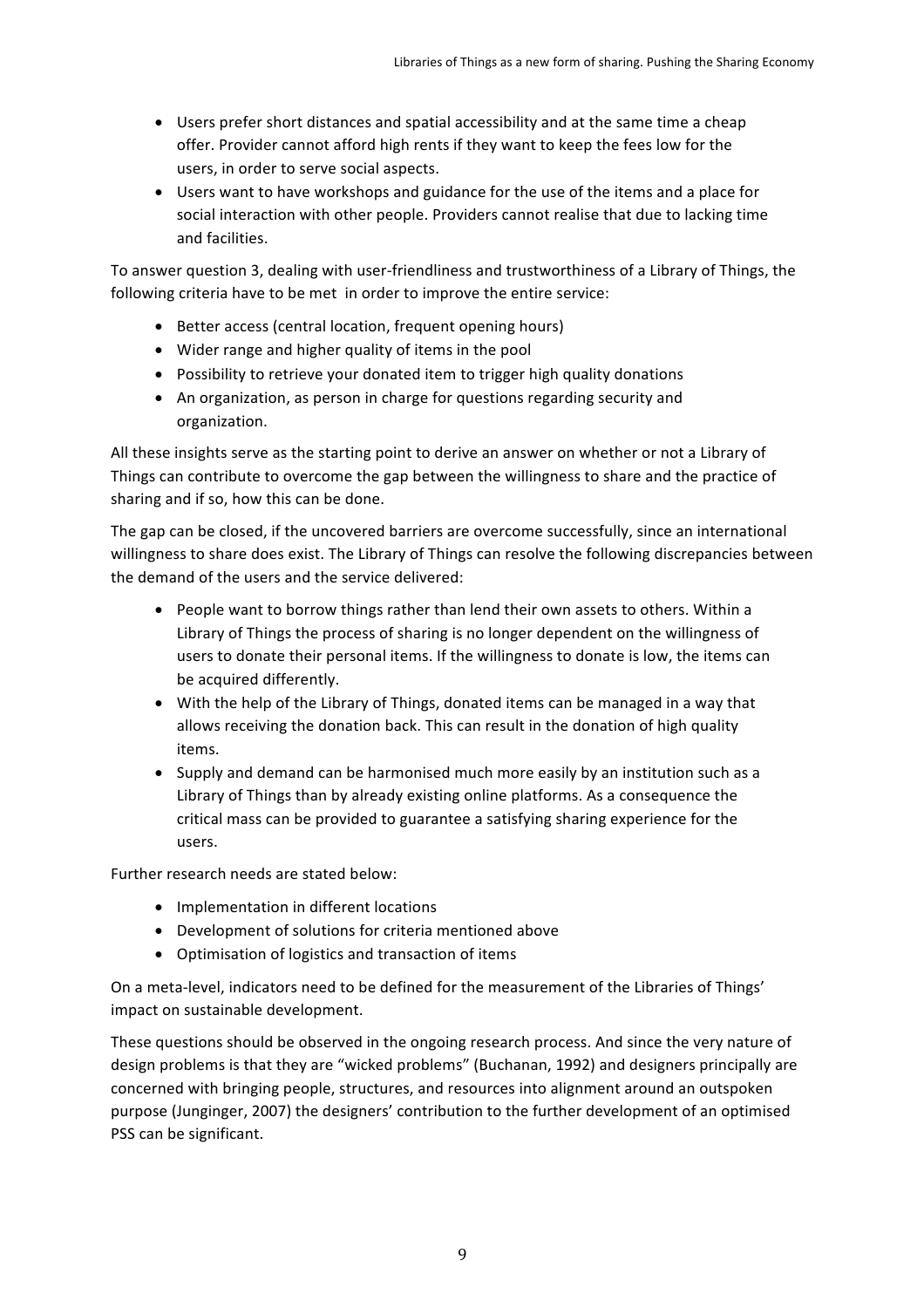### **References**

Berger, Thor & Frey, Carl Benedict (2016). Structural Transformation. In OECD: *Digitalisation*, Deindustrialisation and the Future of Work, OECD Social, Employment and Migration Working Papers, No. 193

Buchanan, Richard (1992). Wicked problems in design thinking. *Design Issues*, 8(2), p. 5-21.

- Ceschin, F. (2014). Sustainable Product-Service Systems. London: Springer
- Chang, Jae-Hee; Rynhart, Gary & Huynh, Phu (2016). ASEAN in transformation: how technology is changing jobs and enterprises. ILO-Report. Retrieved November 16, 2016 from http://ilo.org
- Cowen, Tyler (2013). Average is over. New York: Dutton
- Federal Environmental Agency (2015). Nutzen statt Besitzen: Neue Ansätze für eine Collaborative Economy. [Access instead of ownership: New solutions for a Collaborative Economy] Dessau: Umweltbundesamt
- Federal Ministry of Education and Research Germany [BMBF] (2016). ZukunftsMonitorII "Tauschen, Teilen, Selbermachen" Ergebnisse. [Monitoring the future II: "Swap, share, do-it-yourself" -Results]
- Ford, Martin (2015). Rise of the Robots. New York: Oneworld Publication
- Frey, Carl & Osborne, Michael (2013). The Future of Employment. Oxford
- GfK Verein (2015). Sharing Economy 2015. GfK Verein
- Glöckler P. (2015). We failed. Warum die Verleih App WHY own it nicht funktioniert hat [We failed. Why the sharing-APP Why-own-it didn't work] Retrieved November 16, 2016, from http://whyownit.com/blog/we-failed-warum-die-verleih-app-why-own-it-nicht-funktioniert-hat
- INGDiba (2015). Economic Research: "My car is my castle" Retrieved November 16, 2016, from https://www.ing-diba.de/pdf/ueber-uns/presse/publikationen/ing-diba-studie-sharing-economy-31-07-2015.pdf
- Junginger, Sabine (2007). Product Development as a Vehicle for Organizational Change. Massachusetts Institute of Technology, *Design Issues*: Vol. 24,1,2008.
- Manzini, Ezio & Vezzoli, Carlo (2003). A strategic design approach to develop sustainable product service systems: examples taken from the 'environmentally friendly innovation' Italian prize. *Journal of Cleaner Production* 11 (p.851–857)
- Manzini, Ezio; Vezzoli, Carlo & Clark, G. (2001). Product service systems: using an existing concept as a new approach to sustainability. Journal of Design Research 1
- Nielsen (2014). Global Share Community Report. Retrieved November 16, 2016, from http://www.nielsen.com/us/en/insights/reports/2014/is-sharing-the-new-buying1.html
- Pelz, N. (2012). *The Neighbourhood Workshop: A green design*. University of Mannheim.
- Radka, Rich; de Jong, Aldo & Margolis, Abby (2012). Point of View: Participatory Service Networks. The shift tot distributed and collaborative co-creation and value exchange. Retrieved November 16, 2016, http://www.claropartners.com/project/participatory-service-networks/
- Steffen, Will, et al. (2015). Planetary boundaries: Guiding human development on a changing planet. *Science*, *Vol.* 347, Issue 6223
- Stengel, Oliver (2017). Die soziale Frage im Digitalzeitalter. [The social question in the digital age.] In Stengel, O. (Ed.), Digitalzeitalter - Digitalgesellschaft. [Digital age - Digital society] Wiesbaden: Springer.
- Sundararajan, Arun (2016). The Sharing Economy. Cambridge: MIT
- Trentmann, F. (2016): Empire of Things. London: Allen Lane
- United Nations Environmental Programme (2002). Product-service systems and sustainability: opportunities for sustainable solutions. Paris: UNEP